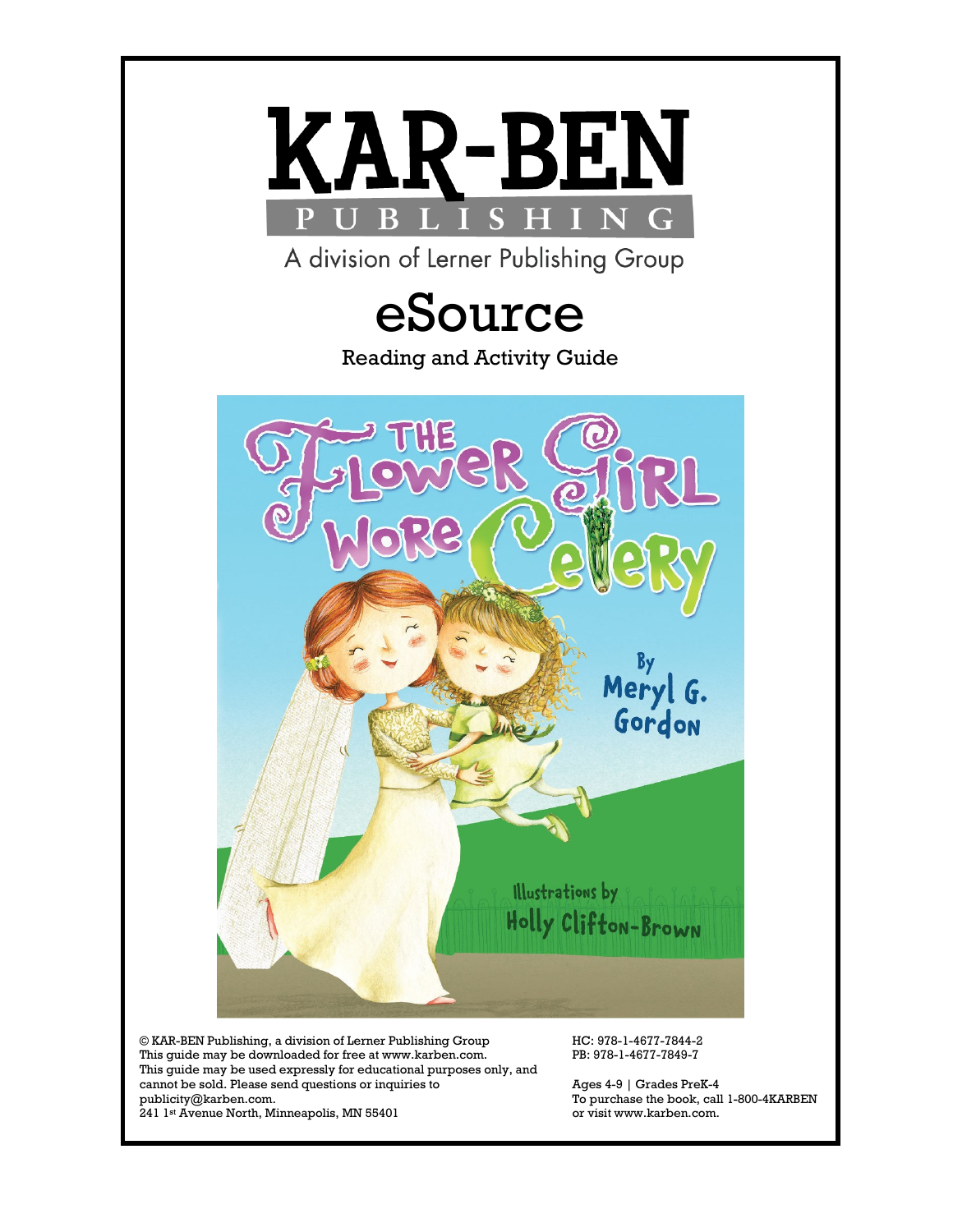# About the Book

Emma can't wait for her cousin Hannah's wedding. She's going to be the flower girl. That means she'll wear a celery dress and walk down the aisle with the ring bear, leading the way for the happy bride and groom. Or at least, that's what Emma assumes. But nothing turns out to be quite what she's expecting, as Hannah's new spouse turns out to be another bride!

With the striking down of DOMA and the broad acceptance and welcoming of same sex marriage in the non-Orthodox Jewish community, this is the first book in the marketplace about a lesbian Jewish wedding. Jewish wedding customs are woven into the story, making this book not just about same sex marriages but about all Jewish weddings.

### About the Author

Meryl G. Gordon was raised on the south shore of Long Island near the beach, which is her favorite place in the world. She graduated from Yale University with a B.A. in Mathematics and Philosophy. She holds an M.A. in Computer Science from Iona College. Her lifelong passion is supporting, promoting and advocating for lifelong Jewish education. Meryl and her husband live in Stamford, Connecticut, where they raised their three children.

### About the Illustrator

Holly Clifton-Brown was born in London and attended Chelsea School of Art, Media, and Design and Bristol UWE Faculty of Art, Media and Design, where she attained a B.A. in Illustration. Her work has been exhibited at The London Transport Museum. She is the author and illustrator of *Annie Hoot and the Knitting Extravaganza* and has illustrated other picture books including *Big Bouffant* and *Big Birthday.*

"The entire affair is oy! - such a joy. Clifton-Brown's colorful and humorous illustrations of the white family with round faces and rosy red checks depict a most happy assembly. A wedding of the new century joyously wrapped in tradition." -- *Kirkus Reviews*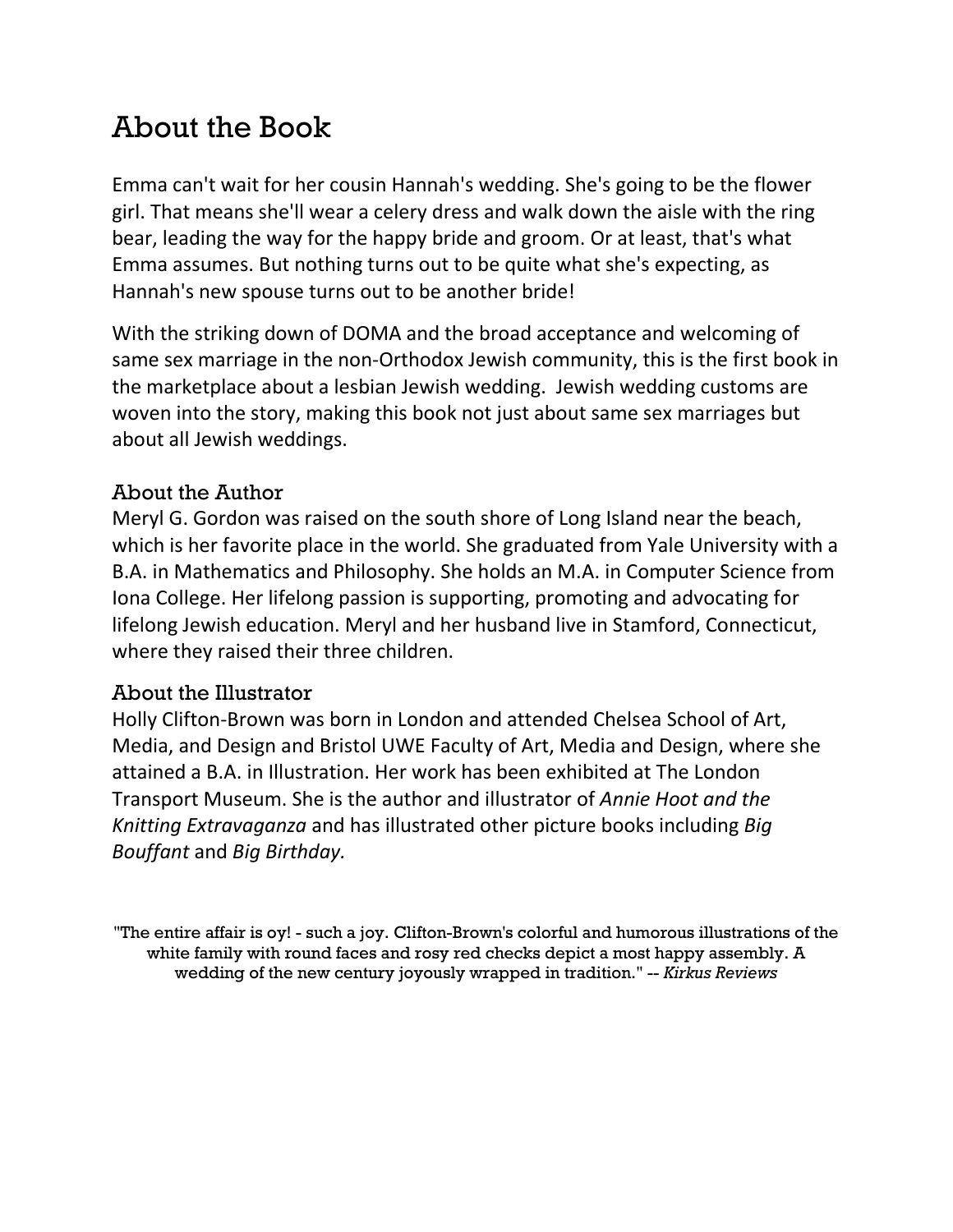# Questions:

# For before reading:

- 1. Have you ever been to a wedding before? If yes, what was it like? If no, what do you imagine a wedding is like?
- 2. Have you ever been confused by a new word? How did you learn what it meant?
- 3. What does it mean to have an imagination?

## For reading together:

- 1. What does Emma imagine while she is talking to Hannah on the telephone?
- 2. In Emma's imagination, what does Jacob look like?
- 3. Why does Emma cry about her dress?
- 4. What is the difference between a "bear" and a "bearer"?
- 5. Did Emma have fun at the wedding? What does she think about it?

## For post-reading discussion:

- 1. What about the story did you like?
- 2. Name a few ways that the wedding was different than how Emma imagined it would be.
- 3. Did you ever expect something that turned out different than what you expected?
- 4. A Jewish wedding has many customs. What are some customs that are included in Hannah and Alex's wedding?

# Suggested activities:

## Flower Girls and Ring Bears:

Emma's imagination is very literal. Use tag board circles or paper plates to make masks to transform yourself into a flower girl or ring bear. Use bits of construction paper, crepe paper and pipe cleaners to embellish masks. Have a parade to show off your creations.